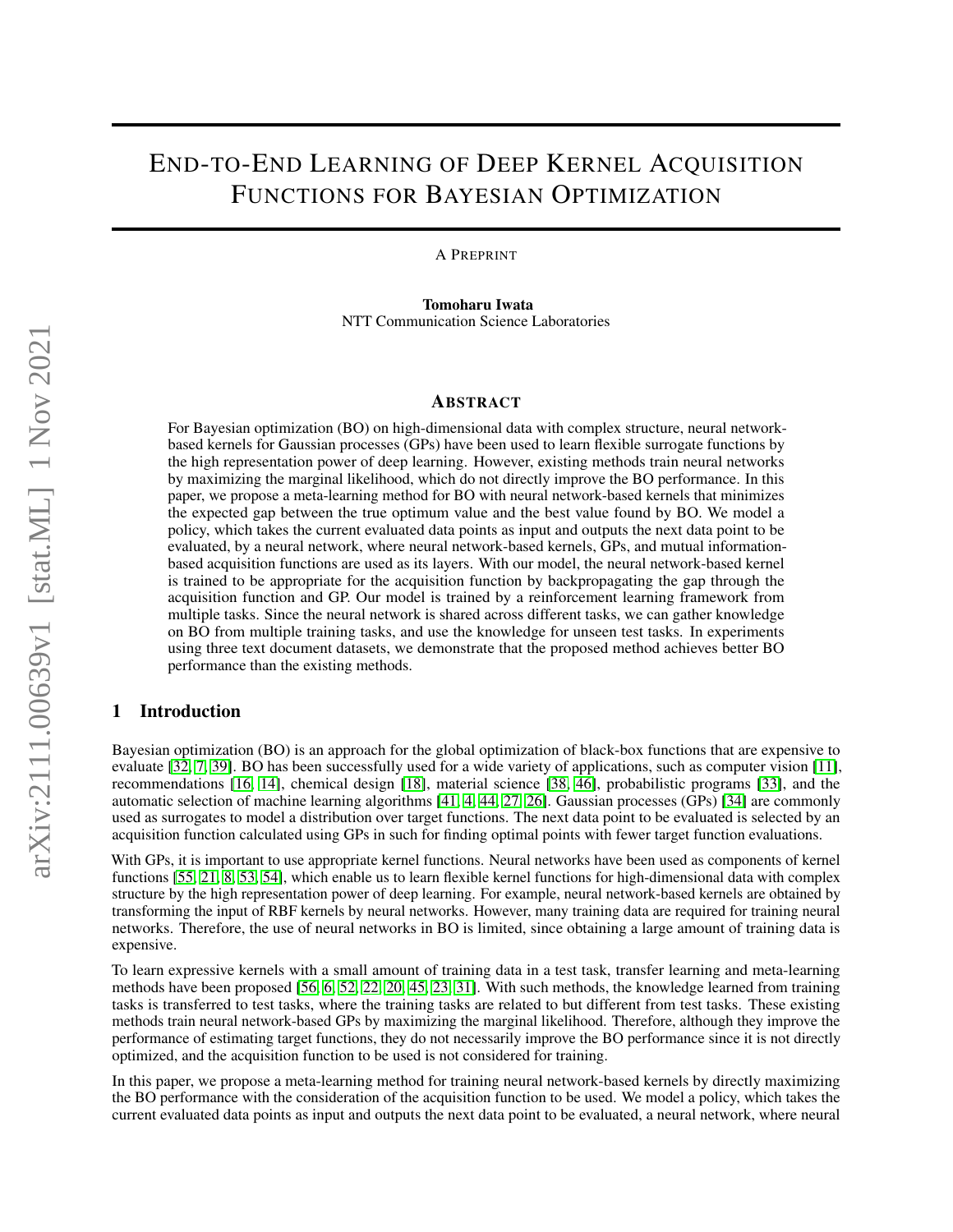<span id="page-1-0"></span>

Figure 1: Framework of our proposed method. We are given multiple tasks for training, where feature vectors and their response values are known. Training tasks are used for training our model (deep kernel acquisition function), which consists of neural network-based kernels, Gaussian processes, and mutual information-based acquisition functions. Our model takes a set of evaluated data points as input, and outputs acquisition values. Using the acquisition values, a data point is selected to be evaluated next. For each training epoch, first, a task is randomly selected from the training tasks. Second, we run Bayesian optimization using our model on the selected task and evaluate the gap. Third, the parameters of the neural network-based kernels are updated by minimizing the gap using reinforcement learning, where a loss is backpropagated through the acquisition function and the Gaussian process.

network-based kernels, GPs, and mutual information-based acquisition functions (MI) [\[9\]](#page-8-8) are used as its layers. By incorporating the MI into the policy network, the neural networks in the kernel function are trained such that the BO performance is improved when MI is used. We call our model the deep kernel acquisition function. Since the predictive mean and variance given the evaluated data points are calculated in a closed form by GP, and the MI is also calculated in a closed form, we can backpropagate the gap through the GP and MI to update the neural network parameters. We can use other acquisition functions, such as expected improvement [\[29,](#page-9-13) [24\]](#page-9-14) and upper confidence bound [\[2,](#page-8-9) [42\]](#page-9-15), instead of MI if they are differentiable.

We formulate BO as a Markov decision process, where the current evaluated data points are a state, the next data point to be evaluated is an action, and the BO performance is a reward. For evaluating the BO performance, we use the gap [\[50,](#page-10-8) [5\]](#page-8-10) which is the difference between the true optimum value and the best value found. The proposed method trains the policy network by minimizing the expected gap using the policy gradient method [\[43\]](#page-9-16) with a reinforcement learning framework. The expected gap is calculated by running BO procedures on randomly sampled training tasks for each training epoch using an episodic training framework [\[35,](#page-9-17) [36,](#page-9-18) [40,](#page-9-19) [12,](#page-8-11) [28\]](#page-9-20). Since the policy network is shared across different tasks, we can gain useful knowledge for BO from a wide variety of training tasks, and use it for unseen test tasks that are different from training tasks. Figure [1](#page-1-0) illustrates the training framework of the proposed method.

# 2 Related work

BO has been formulated as reinforcement learning problems [\[49,](#page-10-9) [48\]](#page-10-10). MetaBO [\[49\]](#page-10-9) models an acquisition function by a neural network that takes the outputs of Gaussian processes, which are the mean and variance of the response value at a query point, as input. The kernel parameters of GPs are estimated by maximizing the marginal likelihood to fit the training data, and then the neural network parameters are estimated by reinforcement learning. On the other hand, the kernel parameters in the proposed method are estimated to improve the BO performance, which enables us to estimate the mean and variance of the response value that are appropriate for BO. Vishunu et al. [\[48\]](#page-10-10) uses recurrent neural networks to model a policy that takes the sequence of evaluated data points as input. In their model, they do not use GPs, although GPs have been successfully used for a wide variety of BO problems. Other works [\[49,](#page-10-9) [48\]](#page-10-10) completely depend on neural networks for modeling acquisition functions, which require much training data. In contrast to all of the existing methods, we can exploit the knowledge on acquisition functions in the BO literature with the proposed method using a mutual information-based acquisition function as a layer in the neural network. It would help to improve the performance especially with a small number of training data since we do not need to train the neural network from scratch. Although many meta-learning methods have been proposed [\[37,](#page-9-21) [3,](#page-8-12) [12,](#page-8-11) [47,](#page-10-11) [40,](#page-9-19) [15\]](#page-8-13) including GP-based methods [\[20,](#page-9-10) [45,](#page-10-7) [13,](#page-8-14) [23\]](#page-9-11), they are designed for supervised learning, but not for BO.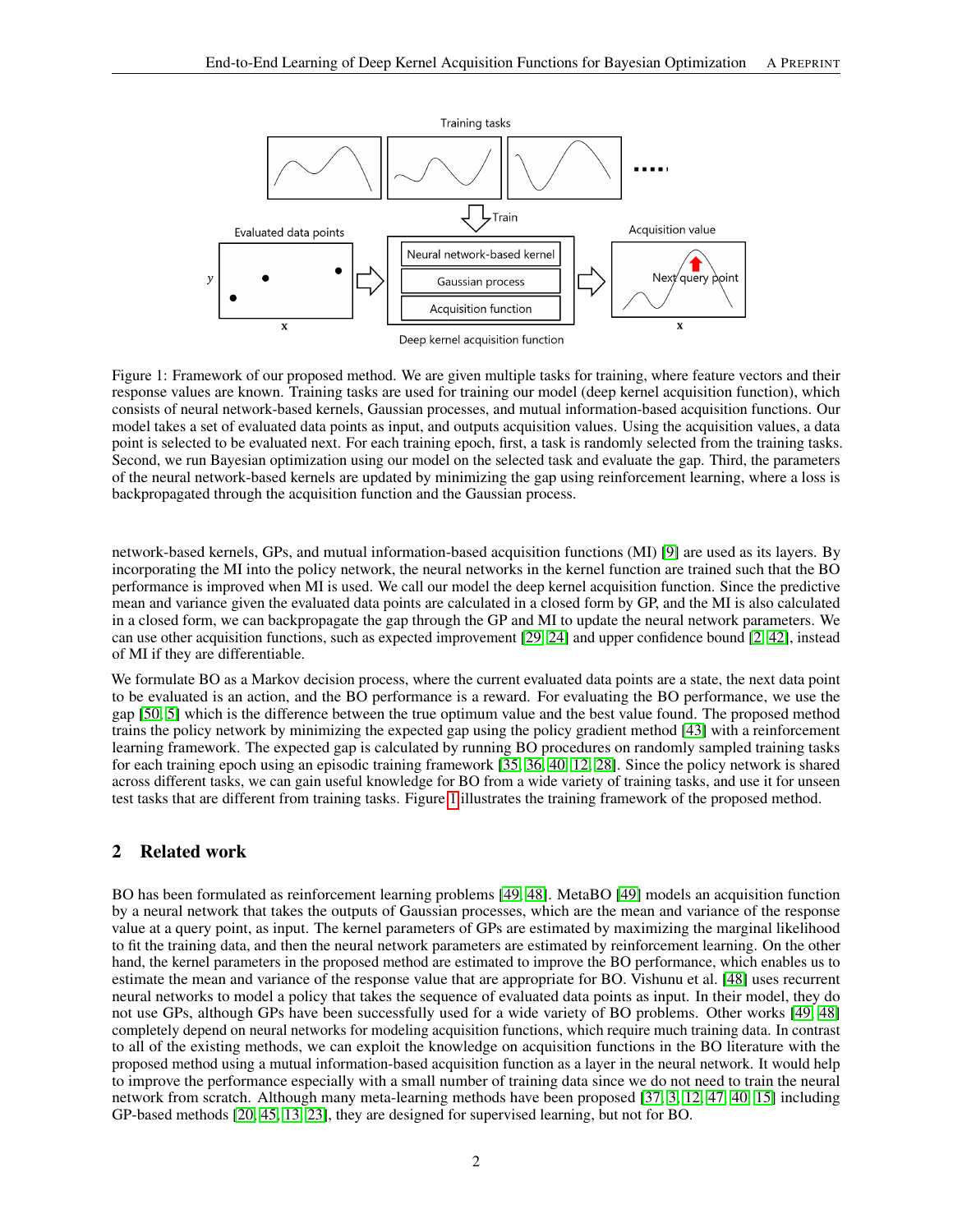#### 3 Proposed method

#### 3.1 Problem formulation

Suppose that we are given S datasets on BO tasks  $\{\{(\mathbf{x}_{sn}, y_{sn})\}_{n=1}^{N_s}\}_{s=1}^S$  in the training phase, where  $\mathbf{x}_{sn} \in \mathcal{X}$  is the nth feature vector in the sth task,  $y_{sn} = f_s(\mathbf{x}_{sn})$  is its scalar response value by task-specific black-box function  $f_s(\cdot)$ , and  $N_s$  is the number of examples in the sth dataset. We assume that feature spaces  $\chi$  are identical across tasks. The number of data points can be different across tasks. In the test phase, we are given a set of feature vectors for a test task  $\mathcal{D}_* = {\{\mathbf{x}_{*n}\}}_{n=1}^{N_*}$ , where  $\mathbf{x}_{*n} \in \mathcal{X}$  is the *n*th feature vector in the test task. Although the test task is related to some of the training tasks, it is different. Our goal is to find point  $x \in \mathcal{D}_*$  that has higher response value  $f_*(x)$  with fewer queries, where  $f_*(\cdot)$  is the target function of the test task we want to maximize. For simplicity, we assume that a set of feature vectors for each task is given. When no set is given, the proposed method is applicable by generating a set of feature vectors.

#### 3.2 Gap minimization

For each timestep in the sth task, BO selects a data point in  $\mathcal{D}_s = {\{\mathbf{x}_{sn}\}}_{n=1}^{N_s}$  to evaluate next using policy function  $a(\cdot)$ :

<span id="page-2-1"></span>
$$
n_{s,t+1} = \underset{n \notin \mathcal{N}_{st}}{\arg \max} a(\mathbf{x}_{sn}; \mathcal{N}_{st}, \Psi), \tag{1}
$$

where  $n_{st} \in \{1, \dots, N_s\}$  is the data point index of the query at the tth timestep in the sth task,  $\mathcal{N}_{st} \subseteq \{1, \dots, N_s\}$  is the set of evaluated data point indices until the tth timestep,  $n \notin \mathcal{N}_{st}$  represents a data point index that is not included in evaluated data points  $\mathcal{N}_{st}$ , and  $\Psi$  is the parameters of the policy function. When  $\mathcal{N}_{st}$  is the evaluated data points, we assume that their feature vectors and response values  $\{(\mathbf{x}_{sn}, y_{sn})\}_{n \in \mathcal{N}_{st}}$  are observed, and omit the dependency of  ${({\mathbf{x}}_{sn}, y_{sn})}_{{n \in \mathcal{N}_{st}}}$  in the equations.

For the evaluation measurement of BO, the following expected cumulative gap is used,

<span id="page-2-0"></span>
$$
R = \mathbb{E}_s \left[ \sum_{t=1}^T p(\mathcal{N}_{st}) r_s(\mathcal{N}_{st}) \right],
$$
\n(2)

where  $\mathbb{E}_s[\cdot]$  denotes the expectation over tasks, T is the number of data points to be evaluated,  $p(\mathcal{N}_{st})$  is the probability that the evaluated data points are  $\mathcal{N}_{st}$  at the tth timestep, and

$$
r_s(\mathcal{N}_{st}) = \max_{n \in \{1, \cdots, N_s\}} y_{sn} - \max_{n \in \mathcal{N}_{st}} y_{sn},
$$
\n(3)

is the difference between true maximum value  $\max_{n\in\{1,\cdots,N_s\}} y_{sn}$  and the maximum value in the evaluated data points until the tth timesteps  $\max_{n \in \mathcal{N}_{st}} y_{sn}$  in the sth task. Since we are given the set of feature vectors and their response values  $\{(\mathbf{x}_{sn}, y_{sn})\}_{n=1}^{N_s}$  for the training tasks, we can calculate gap  $r_s(\mathcal{N}_{st})$  in Eq. [\(3\)](#page-2-0) for the training tasks.

The probability of the evaluated data points is factorized using a policy function:

<span id="page-2-2"></span>
$$
p(\mathcal{N}_{st}) = \prod_{\tau=1}^{t} p(n_{s\tau}|a(\cdot;\mathcal{N}_{s,\tau-1},\Psi)),
$$
\n(4)

where

$$
p(n_{st}|a(\cdot; \mathcal{N}_{s,t-1}, \Psi)) = \begin{cases} 1 & \text{if } n_{st} = \arg \max_{n \notin \mathcal{N}_{st}} a(\mathbf{x}_{sn}; \mathcal{N}_{s,t-1}, \Psi), \\ 0 & \text{otherwise}, \end{cases}
$$
(5)

using Eq. [\(1\)](#page-2-1). The data point with the highest policy function value is included in the evaluated data points. We use the initially given evaluated data points for  $\bar{\mathcal{N}}_{s0}$ . This BO formulation can be regarded as a Markov decision process, where evaluated data points  $\mathcal{N}_{st}$  is the state, data index to be evaluated the next  $n_{s,t+1}$  is the action, and gap  $r_s(\mathcal{N}_{st})$  is the negative reward. Therefore, we can train parameters  $\Psi$  of the policy function by a reinforcement learning algorithm described in Section [3.4.](#page-3-0)

#### 3.3 Policy function

We model the policy function in Eq. [\(1\)](#page-2-1) by incorporating deep kernel learning (DKL) [\[53\]](#page-10-3), Gaussian process (GP), and a mutual information-based acquisition function (MI) [\[9\]](#page-8-8) as shown in Figure [2.](#page-3-1) By using DKL, we can flexibly learn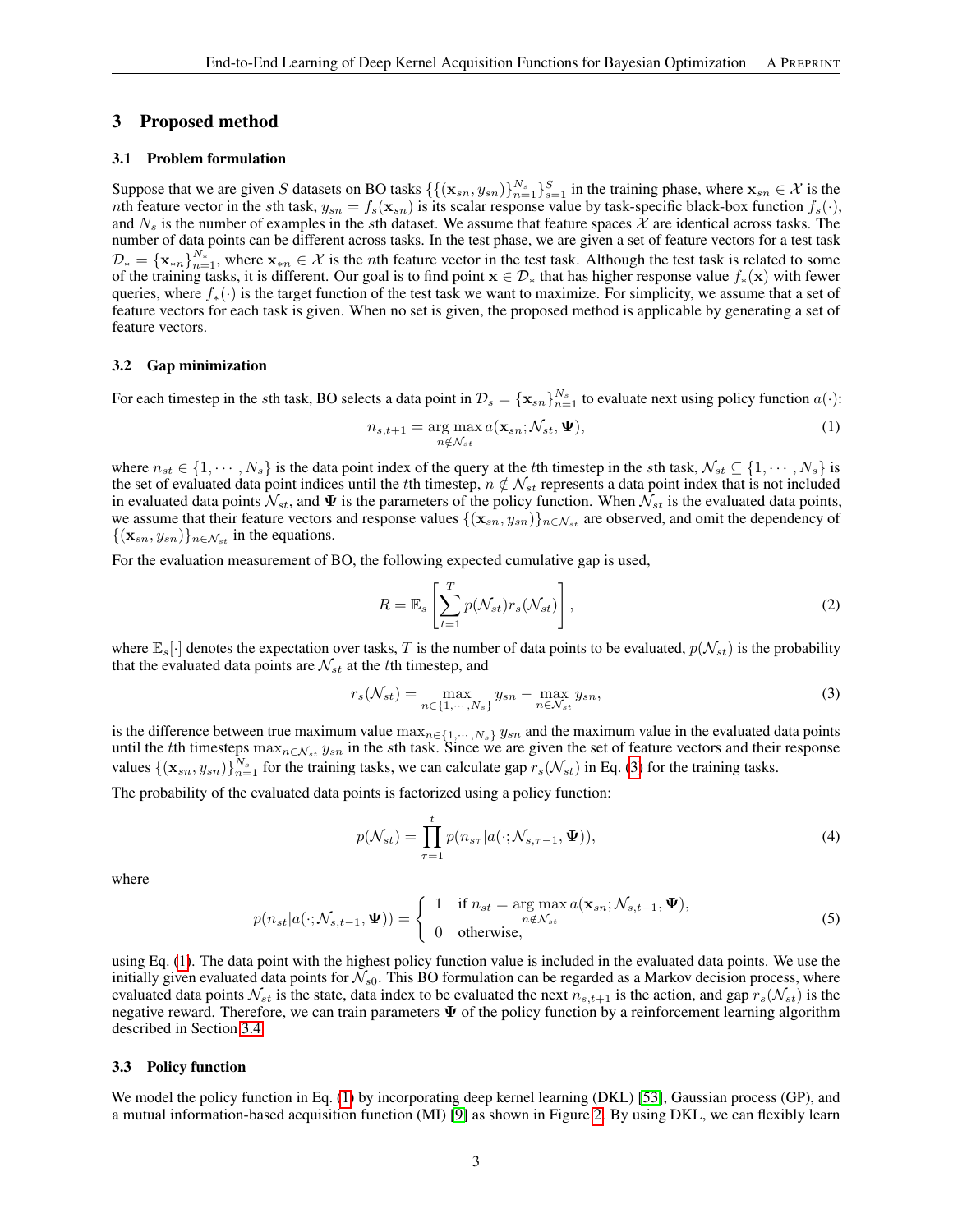

Figure 2: Our policy model takes query feature vector x and set of evaluated data points  $\{(\mathbf{x}_{n_{\tau}}, y_{n_{\tau}})\}_{\tau=1}^t$  as input and outputs acquisition function value  $a$  of the query. First, query and observed feature vectors are nonlinearly transformed by neural network g. Second, mean  $\mu$  and variance  $\sigma^2$  of the response value at the query are estimated by GP using the transformed feature vectors, observed response values  $\{y_{n_r}\}_{r=1}^{\tilde{t}}$ , and kernel parameters  $\alpha$ ,  $\beta$ , and  $\eta$  in Eqs. [\(8](#page-3-2)[,9\)](#page-3-3). Finally, acquisition function value a of the query is calculated by mean  $\mu$ , variance  $\sigma^2$ , and  $\xi$  based on GP-MI in Eq. [\(6\)](#page-3-4). We omit dependency between  $\xi$  and past variance  $\sigma^2$ . White and gray circles represent observed and hidden variables. Rectangles represent functions.

representations from the given data, which is especially important for such high-dimensional data as text documents. We share neural networks in deep kernels across different tasks, enabling us to learn shared knowledge across tasks, and use it for unseen test tasks. MI has been successfully used for BO tasks. By using MI as a component in our model, we can exploit its useful knowledge designed for BO. Instead of MI, we can incorporate other types of acquisition functions designed for BO if they are differentiable in the proposed method.

With MI, the acquisition function is given by

$$
a(\mathbf{x}; \mathcal{N}_{st}, \Psi) = \mu(\mathbf{x}; \mathcal{N}_{st}, \Psi) + \sqrt{\nu} \left( \sqrt{\sigma^2(\mathbf{x}; \mathcal{N}_{st}, \Psi) + \xi_{st}} - \sqrt{\xi_{st}} \right),
$$
(6)

where  $\mu(\mathbf{x}; \mathcal{N}_{st}, \Psi)$  and  $\sigma^2(\mathbf{x}; \mathcal{N}_{st}, \Psi)$  are the mean and variance at x given  $\mathcal{N}_{st}$ ,

<span id="page-3-4"></span><span id="page-3-3"></span><span id="page-3-2"></span><span id="page-3-1"></span>
$$
\xi_{s,t+1} = \xi_{st} + \sigma^2(\mathbf{x}; \mathcal{N}_{st}, \Psi), \tag{7}
$$

and  $\nu > 0$  is a hyperparameter. With a GP with a zero mean and kernel function  $k(\cdot, \cdot; \Psi)$ , the mean and variance are given by

$$
\mu(\mathbf{x}; \mathcal{N}_{st}, \Psi) = \mathbf{k}_{st}^{\top} (\mathbf{K}_{st} + \beta \mathbf{I})^{-1} \mathbf{y}_{st},
$$
\n(8)

$$
\sigma^2(\mathbf{x}; \mathcal{N}_{st}, \Psi) = k(\mathbf{x}, \mathbf{x}; \Psi) - \mathbf{k}_{st}^\top \mathbf{K}_{st}^{-1} \mathbf{k}_{st},
$$
\n(9)

where  $\mathbf{k}_{st} = [k(\mathbf{x}, \mathbf{x}'; \Psi)]_{\mathbf{x}' \in \mathcal{N}_{st}} \in \mathbb{R}^{|\mathcal{N}_{st}|}$  is a kernel vector between x and the evaluated data points at timestep t,  $\mathbf{K}_{st} = [k(\mathbf{x}, \mathbf{x}'; \Psi)]_{\mathbf{x}, \mathbf{x}' \in \mathcal{N}_{st}}$  is the kernel matrix of the evaluated data points with size  $(|\mathcal{N}_{st}| \times |\mathcal{N}_{st}|)$ , and  $\beta > 0$  is the observation noise parameter.

We use the RBF kernel with neural network transformation for DKL,

$$
k(\mathbf{x}, \mathbf{x}'; \Psi) = \alpha \exp\left(-\frac{1}{2\eta} \parallel g(\mathbf{x}; \Theta) - g(\mathbf{x}'; \Theta) \parallel^2\right) + \beta \delta(\mathbf{x}, \mathbf{x}'),\tag{10}
$$

where  $g(\cdot; \Theta)$  is a neural network with parameter  $\Theta$ ,  $\alpha$  and  $\eta$  are kernel parameters, and  $\delta$  is the Kronecker delta function, i.e.,  $\delta(\mathbf{x}, \mathbf{x}') = 1$  if  $\mathbf{x} = \mathbf{x}'$  and  $\delta = 0$  otherwise. The parameters in the policy function consist of the parameters of the neural networks and the kernel parameters,  $\Psi = {\Theta, \alpha, \beta, \eta}$ . The policy function in Eq. [\(6\)](#page-3-4) acts as a neural network that takes query point x and set of evaluated data points  $\mathcal{N}_{st}$  as input, and outputs a scalar value, where neural network g and GP are used as its components. Since the number of evaluated data points  $\mathcal{N}_{st}$  is different across different timesteps, standard neural networks cannot be used as a policy function when they assume that the input layer's size is fixed. On the other hand, our model can handle different numbers of evaluated data points using the GP framework, where the mean and variance given evaluated data points are calculated in a closed form.

#### <span id="page-3-0"></span>3.4 Training procedure

We train parameters  $\Psi$  by minimizing the following expected cumulative gap with discount factor  $\gamma \in (0, 1]$ ,

$$
L(\Psi) = \mathbb{E}_s \left[ \mathbb{E}_a \left[ \sum_{t=1}^T \gamma^{t-1} r_s(\mathcal{N}_{st}) \right] \right],
$$
\n(11)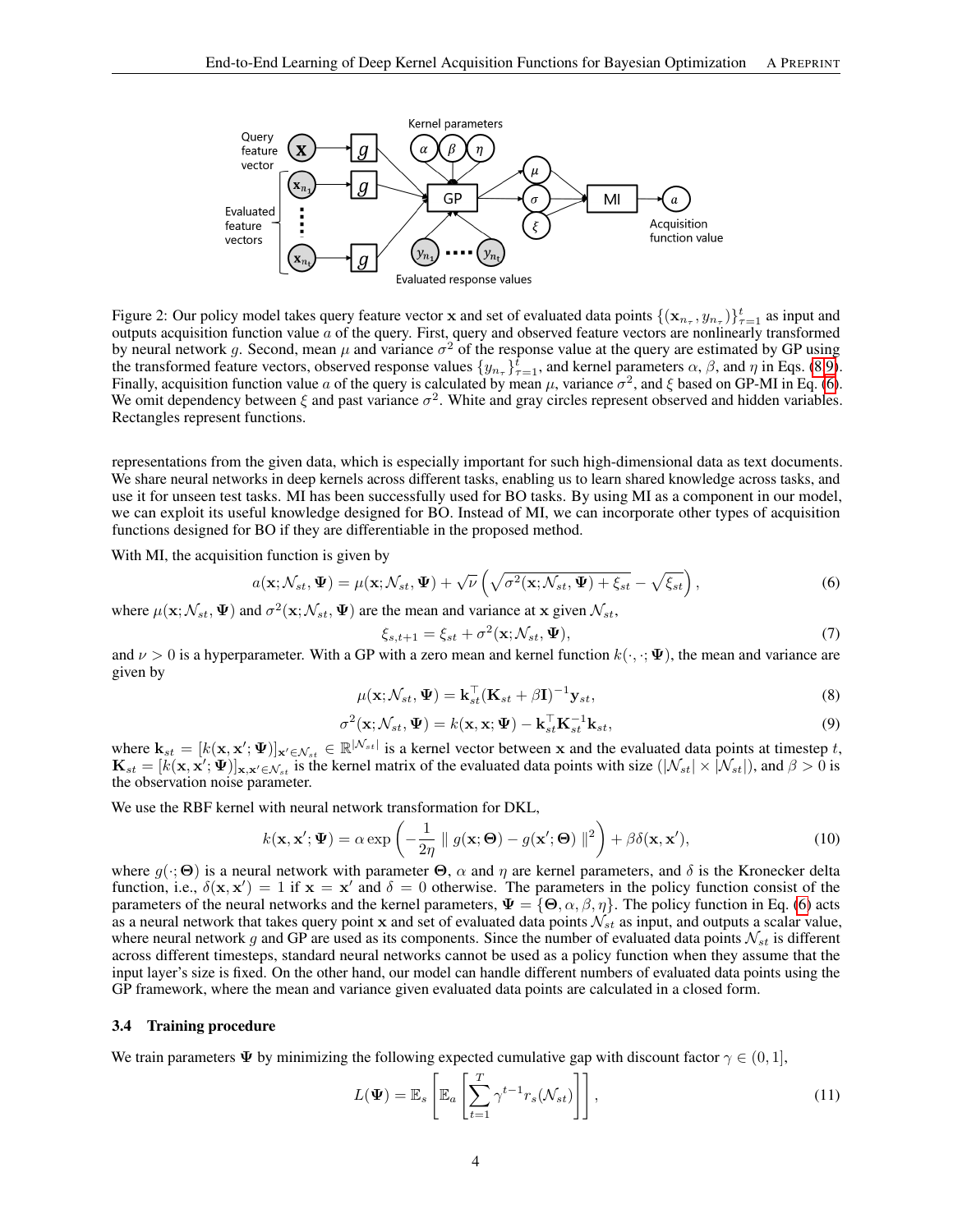Algorithm 1 Training procedure of our model.

Output: Trained model parameters Ψ 1: Initialize model parameters Ψ. 2: while End condition is satisfied do 3: Randomly sample a task,  $s \sim \text{Uniform}(1, \dots, S)$ . 4: Randomly sample initial evaluated data points  $\mathcal{N}_{s0}$ .<br>5: **for**  $t \in \{1, \dots, T\}$  **do** for  $t \in \{1, \cdots, T\}$  do 6: Calculate acqusition function  $a(\mathbf{x}; \mathcal{N}_{s,t-1}, \Psi)$  by Eq. [\(6\)](#page-3-4) for  $\mathbf{x} \in {\mathbf{x}_{sn}}_{n \notin \mathcal{N}_{s,t-1}}$ . 7: Sample query data index  $n_{st}$  according to Eq. [\(13\)](#page-4-0).<br>8: Update evaluated data points  $\mathcal{N}_{st} \leftarrow \mathcal{N}_{s,t-1} \cup n_{sn}$ . 8: Update evaluated data points  $\mathcal{N}_{st} \leftarrow \mathcal{N}_{s,t-1} \cup n_{sn}$ .<br>9: Calculate negative reward  $r_c(\mathcal{N}_{st})$ . 9: Calculate negative reward  $r_s(\mathcal{N}_{st})$ .<br>10: **end for** end for 11: for  $t \in \{1, \cdots, T\}$  do 12: Calculate discounted sum of future negative rewards  $G_t = \sum_{\tau=t}^T \gamma^{\tau-t} r_s(\mathcal{N}_{s\tau}).$ 13: end for 14: Calculate loss  $\tilde{L}$  in Eq. [\(14\)](#page-4-1) and its gradient.

<span id="page-4-2"></span>**Input:** Datasets  $\{ \{ (\mathbf{x}_{sn}, y_{sn}) \}_{n=1}^{N_s} \}_{s=1}^S$ , number of queries T, discount factor  $\gamma$ 

15: Update model parameters  $\Psi$  using loss L and its gradient using a stochastic gradient method.

16: end while

where evaluated data points  $\mathcal{N}_{st}$  are selected according to policy a with parameter  $\Psi$ . Objective function  $L(\Psi)$  is minimized by the policy gradient method [\[43\]](#page-9-16) using the following gradient,

$$
\frac{\partial L(\mathbf{\Psi})}{\partial \mathbf{\Psi}} = \mathbb{E}_s \left[ \mathbb{E}_a \left[ \sum_{t=1}^T G_t \frac{\partial \log p(n_{st}|a(\cdot; \mathcal{N}_{s,t-1}, \mathbf{\Psi}))}{\partial \mathbf{\Psi}} \right] \right],\tag{12}
$$

where  $G_t = \sum_{\tau=t}^T \gamma^{\tau-t} r_{s\tau}$  is the sum of the future gaps with discount factor  $\gamma$  at the tth timestep. The training procedure is shown in Algorithm [1.](#page-4-2) For each training epoch, we first randomly sample a task in Line 3 and randomly generate initial evaluated data points  $\mathcal{N}_{s0} \subset \{1, \dots, N_s\}$  in Line 4. Next we generate BO episode  $n_{s1}, \mathcal{N}_{s1}, R_{s1}, \cdots, n_{sT}, \mathcal{N}_{sT}, R_{sT}$  using policy  $a(\cdot; \mathcal{N}_{s,t-1}, \Psi)$  and transition  $\tilde{p}(n_{st}|a(\cdot; \mathcal{N}_{s,t-1}, \Psi))$  in Lines 5–10, where we use the following stochastic transition function

$$
\tilde{p}(n_{st}=n|a(\cdot; \mathcal{N}_{s,t-1}, \Psi)) = \begin{cases}\n\frac{\exp(a(\mathbf{x}_{sn}; \mathcal{N}_{s,t-1}, \Psi))}{\sum_{n' \notin \mathcal{N}_{s,t-1}} \exp(a(\mathbf{x}_{sn'}; \mathcal{N}_{s,t-1}, \Psi))} & \text{if } n_{s\tau} \notin \mathcal{N}_{s,t-1} \\
0 & \text{otherwise,} \n\end{cases}
$$
\n(13)

instead of the deterministic transition in Eq. [\(5\)](#page-2-2). Next we calculate the sum of future gaps  $G_t$  in Lines 11–13. Then, we calculate loss

<span id="page-4-1"></span><span id="page-4-0"></span>
$$
\tilde{L} = \sum_{t=1}^{T} G_t \log \tilde{p}(n_{st}|a(\cdot|\mathcal{N}_{s,t-1}, \Psi)),
$$
\n(14)

and update parameters  $\Psi$  by minimizing the loss using a stochastic gradient method in Lines 14–15. Since loss L is differentiable, we can backpropagate it through the MI to update the neural network parameters and the kernel parameters. We use the average of the discounted sum of the future rewards as a baseline to reduce the variance [\[51,](#page-10-12) [17\]](#page-8-15).

## 4 Experiments

#### 4.1 Data

We experimentally evaluated the effectiveness of our proposed method using text document datasets with a BO task to find a document that resembles an unknown target document with fewer evaluations. This BO task simulated a recommendation system, where a user seeks a document that matches her preferences by evaluating a limited number of documents. The user's evaluation for each document is the target function, where evaluation is expensive since the documents must be read. We represented a document as bag-of-words  $\mathbf{x}_{sn} = (x_{sn1}, \dots, x_{snJ})$ , or a word frequency vector, where  $x_{snj}$  is the number of occurrences of the jth vocabulary term in the nth document for the sth user, and  $J$ is the vocabulary size. Each user was a task, where preferences were different across users, but the target functions of different users were related since the vocabulary terms were shared across users, and some users have similar preferences.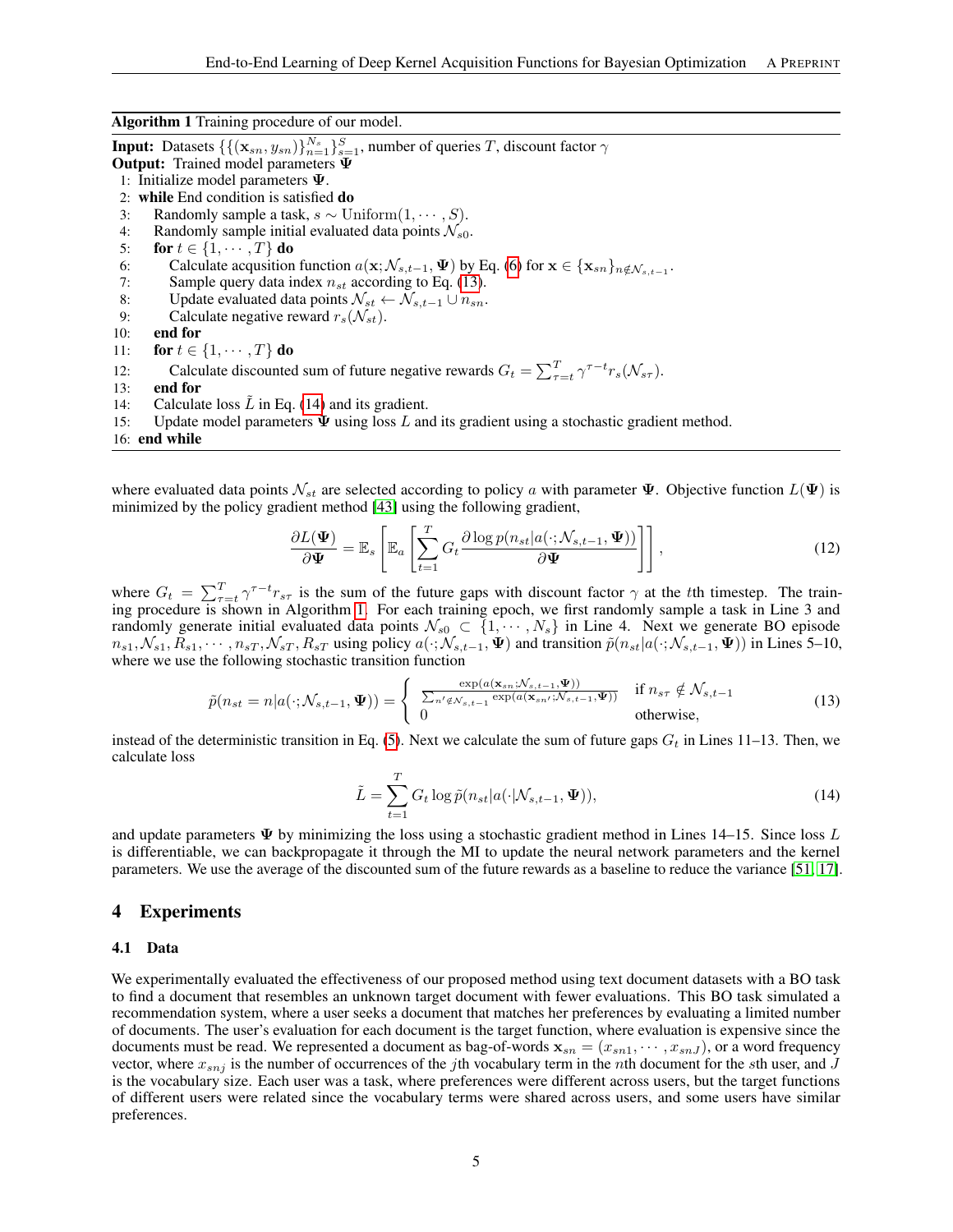We used the following three text document datasets: Reuter, NeurIPS, and WebKB. The Reuter data were constructed from documents that appeared on the Reuters newswire categorized into eight classes <sup>[1](#page-5-0)</sup> [\[1\]](#page-8-16). The NeurIPS data were constructed from conference papers in Neural Information Processing Systems 1–12 categorized into 13 research topics  $2$ . The WebKB data were constructed from web pages categorized into four universities  $3$  [\[10\]](#page-8-17). We omit vocabulary terms that occurred in less than 50 documents as well as documents that contained fewer than 50 words. The number of documents was 1,909 and the number of vocabulary terms was 799 in the 20News data, 592 and 1,655 in the NeurIPS data, and 3,264 and 1,365 in the WebKB data.

We calculated the similarity by the negative Euclidean distance between the representations obtained by neural networks. For the neural network, we used a four-layered feed-forward neural network with 32 hidden units and a rectified linear unit,  $ReLU(x) = max(0, x)$ , for the activation. The neural network was trained by minimizing the cross-entropy loss using category labels as in the text classification. We used the last hidden layer as the representations of documents. By transforming the word frequency vectors to the representations by the neural network, the similarity reflected the topics of documents that were related to the category labels. For each BO task, we randomly selected a target document and 500 candidate documents, and calculated their similarity, where the target document was considered the user's most preferred document. We generated  $\{20, 40, \dots, 100\}$  training, 20 validation, and 50 test tasks for each dataset. For each validation and test task, an initial evaluated data point was randomly selected. We ran ten experiments for each dataset, and evaluated the performance based on the average of the cumulative gaps,  $\hat{R} = \frac{1}{ST} \sum_{s=1}^{S} \sum_{t=1}^{T} r_s(\mathcal{N}_{st})$ , in the test BO tasks.

### 4.2 Proposed method setting

We used a four-layered feed-forward neural network with 32 hidden units and ReLU activation for neural network  $q$  in the kernel functions. The discount factor was  $\gamma = 0.99$ . The number of queries was 10 for each task, and the number of initial evaluated data points was  $|\mathcal{N}_{s0}| = 1$ . We used three types of acquisition functions: MI, expected improvement (EI) [\[29,](#page-9-13) [24\]](#page-9-14), and upper confidence bound (UCB) [\[2,](#page-8-9) [42\]](#page-9-15). With EI, the acquisition function is given by

$$
a(\mathbf{x}; \mathcal{N}_{st}, \Psi) = \left(\mu(\mathbf{x}; \mathcal{N}_{st}, \Psi) - \max_{n \in \mathcal{N}_{st}} y_{sn}\right) \Phi(\mathbf{x}')
$$
  
+  $\sigma(\mathbf{x}; \mathcal{N}_{st}, \Psi) \phi(\mathbf{x}'),$  (15)

where  $\phi$  and  $\Phi$  are the probability and cumulative density functions of the standard normal distribution, and

$$
\mathbf{x}' = \frac{\mu(\mathbf{x}; \mathcal{N}_{st}, \mathbf{\Psi}) - \max_{n \in \mathcal{N}_{st}} y_{sn}}{\sigma(\mathbf{x}; \mathcal{N}_{st}, \mathbf{\Psi})}.
$$
(16)

With UCB, the acquisition function is given by

$$
a(\mathbf{x}; \mathcal{N}_{st}, \Psi) = \mu(\mathbf{x}; \mathcal{N}_{st}, \Psi) + \sqrt{\nu} \sigma(\mathbf{x}; \mathcal{N}_{st}, \Psi),
$$
\n(17)

where  $\nu > 0$  is the hyperparameter. For the hyperparameter of MI and UCB, we used  $\nu = \frac{\log 2}{10^{-6}}$  like in a previous work [\[9\]](#page-8-8). We optimized the model parameters using Adam [\[25\]](#page-9-22) with learning rate 10<sup>-3</sup> and batch size 16. The validation data were used for early stopping, and the maximum number of epochs was 1,000. We pretrained the model parameters by maximizing the marginal likelihood. We implemented the proposed method with PyTorch [\[30\]](#page-9-23).

## 4.3 Comparing methods

We compared the proposed method with the following five methods: DKL, GP, RL, MetaBO, and Random. DKL is deep kernel learning [\[53\]](#page-10-3), where GPs with neural network-based kernels were trained by maximizing the marginal likelihood,

<span id="page-5-3"></span>
$$
\sum_{s=1}^{S} \sum_{n=1}^{N_s} \log \text{Normal}(\mathbf{y}_s | \mathbf{0}, \mathbf{K}_s),
$$
\n(18)

where  $y_s = (y_{s1}, \dots, y_{sN_s})$  is the vector of response values in the sth task,  $\mathbf{K}_s \in \mathbb{R}^{N_s \times N_s}$  is the kernel matrix between feature vectors in the sth task, and Normal( $\cdot | \mu, \Sigma$ ) is the multivariate normal distribution with mean  $\mu$  and covariance

<span id="page-5-0"></span> $1$ The original Reuter data were obtained from [http://www.daviddlewis.com/resources/testcollections/](http://www.daviddlewis.com/resources/testcollections/reuters21578/) [reuters21578/](http://www.daviddlewis.com/resources/testcollections/reuters21578/).

<span id="page-5-2"></span><span id="page-5-1"></span><sup>&</sup>lt;sup>2</sup>The original NeurIPS data were obtained from  $https://cs.nyu.edu/~rowsidata.html$ .

<sup>&</sup>lt;sup>3</sup>The original WebKB data were obtained from [http://www.cs.cmu.edu/afs/cs.cmu.edu/project/theo-20/www/](http://www.cs.cmu.edu/afs/cs.cmu.edu/project/theo-20/www/data/) [data/](http://www.cs.cmu.edu/afs/cs.cmu.edu/project/theo-20/www/data/).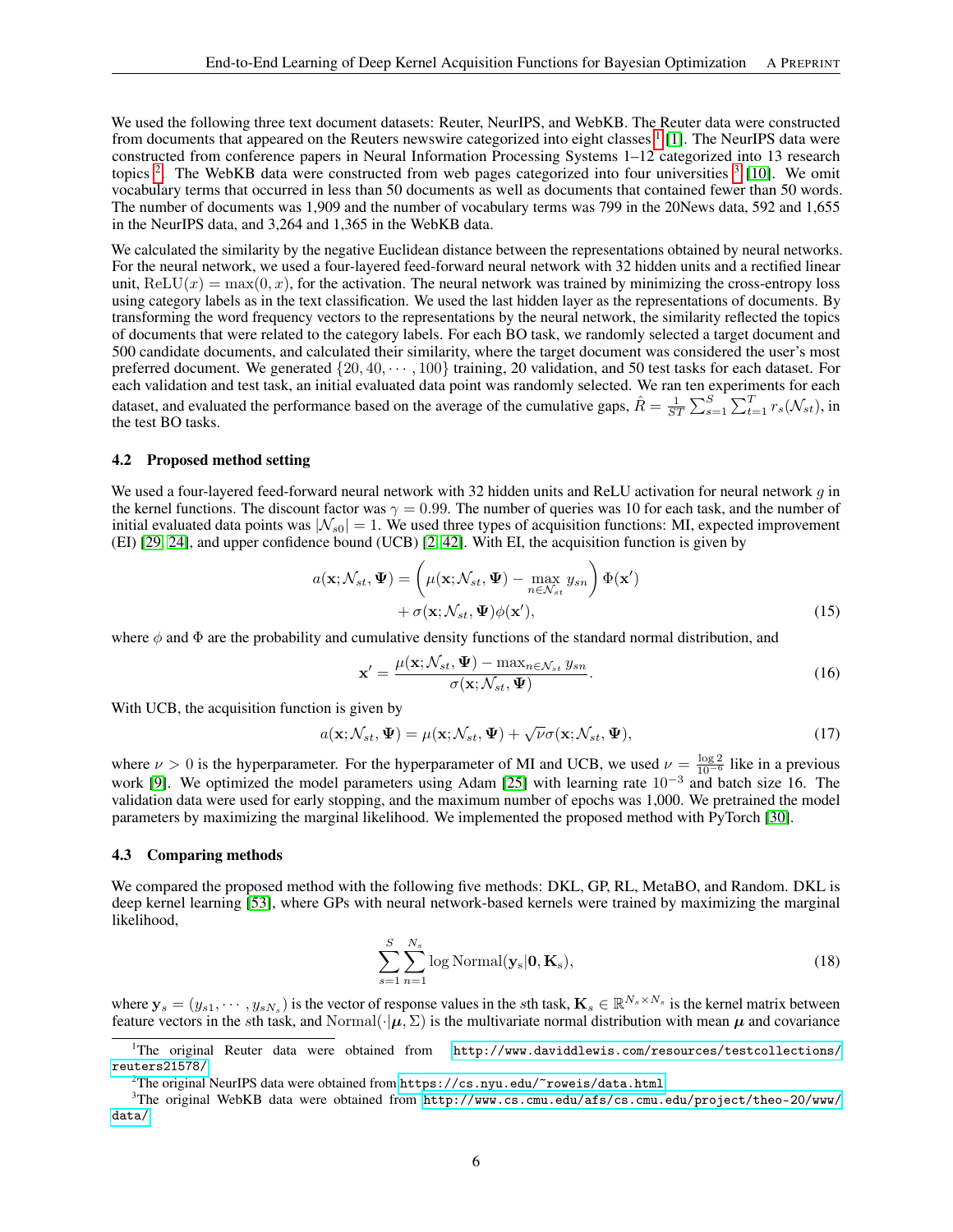|        | Reuter  | <b>NeurIPS</b> | WebKB    |
|--------|---------|----------------|----------|
| Ours   | 931.886 | 1080.168       | 993.435  |
| DKL.   | 131.102 | 224.183        | 201.535  |
| GP     | 150.889 | 251.762        | 215.716  |
| RL     | 451.380 | 637.127        | 583.239  |
| MetaBO | 934.847 | 1079.129       | 1064.673 |

Table 1: Training time in seconds.

<span id="page-6-0"></span>Σ. We used the same neural network architecture with the proposed method. GP is a Gaussian process with an RBF kernel, where kernel parameters  $\alpha$ ,  $\beta$ , and  $\eta$  were trained by maximizing the marginal likelihood in Eq.[\(18\)](#page-5-3). In DKL and GP, we used three types of acquisition functions: MI, EI, and UCB.

RL is a reinforcement learning-based method with a policy modeled by neural networks as in a previous work [\[48\]](#page-10-10). For the neural networks, we used deep sets [\[57\]](#page-10-13) for taking a set of evaluated data points as input,

$$
\mathbf{z}_{st} = g_{\mathrm{RL}} \left( \frac{1}{|\mathcal{N}_{st}|} \sum_{n' \in \mathcal{N}_{st}} f_{\mathrm{RL}}(\mathbf{x}_{sn'}) \right), \tag{19}
$$

where  $z_{st}$  is a vector representation of the evaluated data points at the the timestep, and  $f_{RL}$  and  $g_{RL}$  are three-layered feed-forward neural networks with 32 hidden units. The policy was modeled by concatenating the representation and a query data point,

$$
p_{\text{RL}}(n_{st} = n | \mathcal{N}_{s,t-1}) \propto \begin{cases} \exp(h_{\text{RL}}([\mathbf{x}_{sn}, \mathbf{z}_{s,t-1}])) & \text{if } n_{s\tau} \notin \mathcal{N}_{s,t-1} \\ 0 & \text{otherwise,} \end{cases}
$$
(20)

where  $[\cdot, \cdot]$  represents the concatenation, and  $h_{\text{RL}}$  is a four-layered feed-forward neural network with 32 hidden units.

MetaBO is a meta-learning method for BO based on reinforcement learning [\[49\]](#page-10-9), where the acquisition functions were modeled by a neural network that took the GP's outputs and query data point,

$$
p_M(n_{st} = n | \mathcal{N}_{s,t-1}) \propto \begin{cases} \exp(h_M([\mu(\mathbf{x}_{sn}), \sigma^2(\mathbf{x}_{sn}), \mathbf{x}_{sn}])) & \text{if } n_{sr} \notin \mathcal{N}_{s,t-1} \\ 0 & \text{otherwise,} \end{cases}
$$
(21)

where  $h_M$  is a four-layered feed-forward neural network with 32 hidden units, and  $\mu(\mathbf{x}_{sn})$  and  $\sigma^2(\mathbf{x}_{sn})$  are the mean and variance estimated by the GP with RBF kernels. The kernel parameters were trained by maximizing the marginal likelihood. With RL and MetaBO, we trained neural networks by the policy gradient method, as in our proposed method.

#### 4.4 Results

Figure [3](#page-7-0) shows the average test cumulative gap with different numbers of training tasks. The proposed method achieved the lowest gap in all cases. As the number of training tasks increased, the gap decreased with the proposed method, RL, and MetaBO, indicating that the reinforcement learning-based methods learned how to select queries in BO using a wide variety of training tasks. With DKL, the decrease based on the number of training tasks was smaller than the reinforcement learning-based methods because it was trained by fitting to the training data by maximizing the marginal likelihood. Thus it did not directly improve the BO performance. RL's gap was high, especially when the number of training tasks was small. Since RL needs to train the policy from scratch using training tasks, it requires many training tasks. On the other hand, since MetaBO used GP's result for modeling the policy, it outperformed RL. Furthermore, for modeling the policy, the proposed method uses acquisition functions, i.e., MI, EI, or UCB, which were developed for BO by experts. Therefore, the proposed method outperformed MetaBO and RL. GP's gap was high, indicating that learning kernels with neural networks is important for modeling high-dimensional data.

Figure [4](#page-7-1) shows the average test gap with different amounts of evaluated data points using MI acquisition functions. The gaps of the proposed method and DKL were almost the same when the number of the evaluated data points was large. However, the gap of the proposed method was better than DKL when the number of the evaluated data points was small. This result demonstrates the effectiveness of training neural networks by minimizing the expected cumulative gap for finding higher response values with fewer evaluations. Although MetaBO's gap was low when the number of evaluated data points was relatively small, the gap's decrease based o the number of evaluated data points was slower than the proposed method.

Table [1](#page-6-0) shows the computational time in seconds for training with computers with GeForce GTX 1080 Ti GPUs. The training times with DKL and GP, which were trained with the supervised learning framework, were shorter than the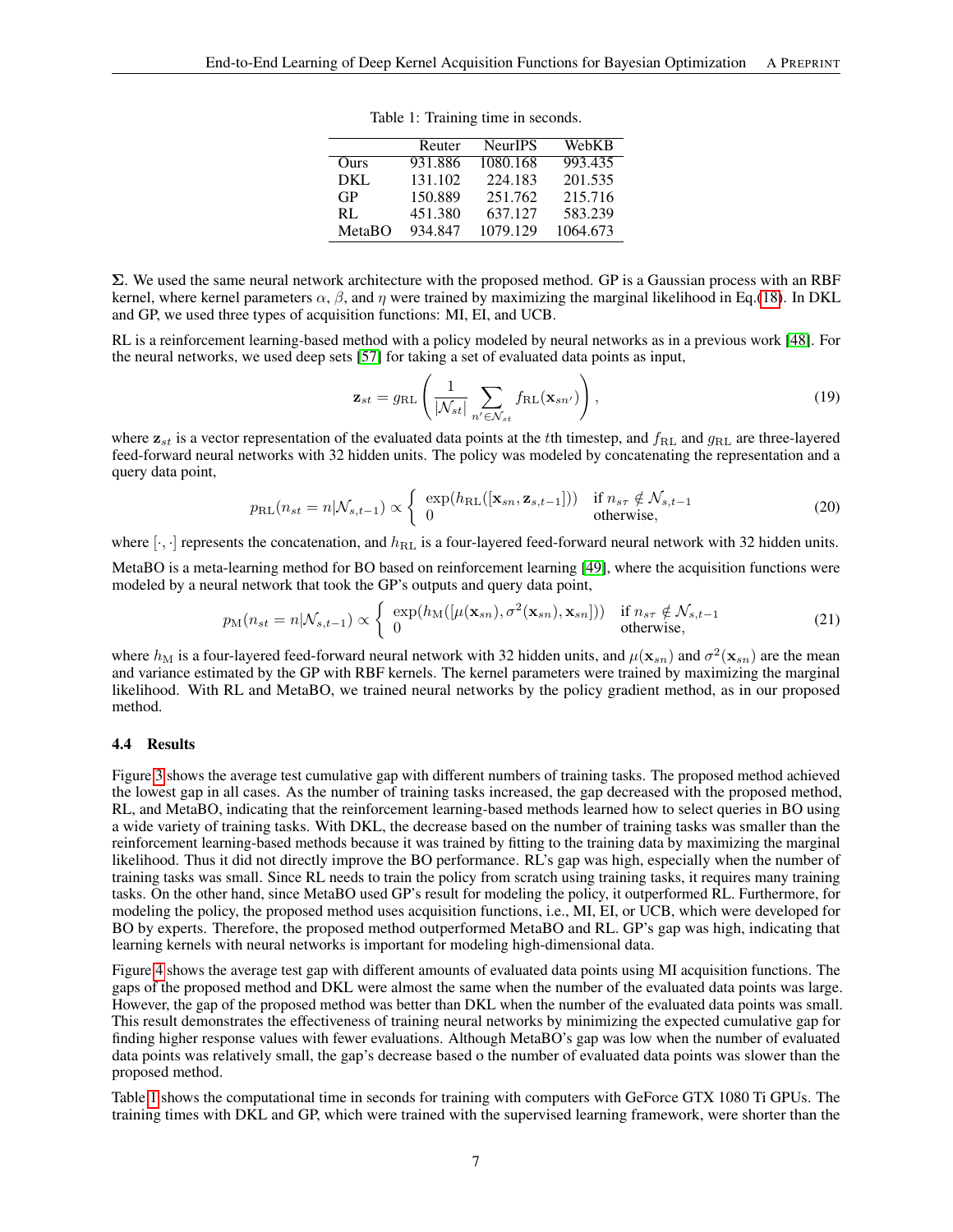<span id="page-7-0"></span>

Figure 3: Average test cumulative gap with different numbers of training tasks on Reuter, NeurIPS, and WebKB data. Bars show standard error. We used three kinds of acquisition functions (a) MI, (b) EI, and (c) UCB with the proposed method, DKL, and GP. RL, MetaBO, and Random are the identical among (a), (b), and (c).

<span id="page-7-1"></span>![](_page_7_Figure_3.jpeg)

Figure 4: Average test gap with different numbers of evaluated data points on Reuter, NeurIPS, and WebKB data. We used MI acquisition functions, and 20 training tasks. Bars show standard error.

other methods, which were trained with a reinforcement learning framework. It is because reinforcement learning-based methods run BO for each training epoch. The proposed method and MetaBO required more training time than RL since they calculated GPs in their methods.

# 5 Conclusion

We proposed a meta-learning method for learning neural network-based kernels for BO to minimize the expected cumulative gap between the true optimum value and the best found value. The proposed method learns knowledge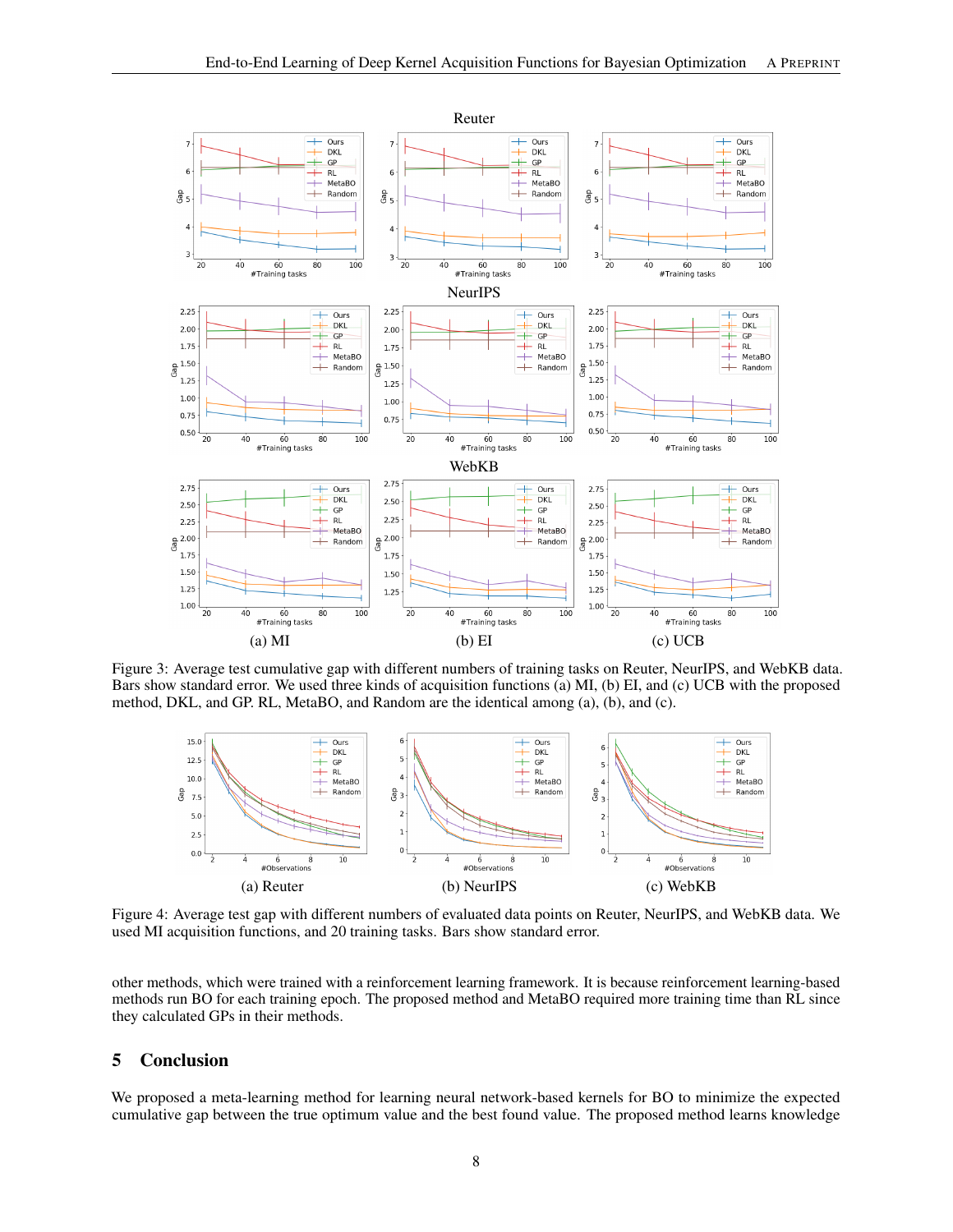in various training tasks, and can use it for unseen test tasks by sharing neural networks. Since the proposed method incorporates acquisition functions, such as mutual information and expected improvement, for modeling a policy that selects the next data point to be evaluated, we can employ the knowledge in the existing acquisition functions, which enables us to learn policies with fewer training tasks. Although our results are encouraging, we must extend our approach in several future directions. First, we will apply it to other types of high-dimensional structured data, such as images and time-series, using convolutional and recurrent neural networks in kernel functions. Second, we plan to improve our proposed method using reinforcement learning techniques, which includes actor-critic methods [\[19\]](#page-8-18).

# **References**

- <span id="page-8-16"></span>[1] C. Apté, F. Damerau, and S. M. Weiss. Automated learning of decision rules for text categorization. *ACM Transactions on Information Systems (TOIS)*, 12(3):233–251, 1994.
- <span id="page-8-9"></span>[2] P. Auer. Using confidence bounds for exploitation-exploration trade-offs. *Journal of Machine Learning Research*, 3(Nov):397–422, 2002.
- <span id="page-8-12"></span>[3] Y. Bengio, S. Bengio, and J. Cloutier. Learning a synaptic learning rule. In *International Joint Conference on Neural Networks*, 1991.
- <span id="page-8-5"></span>[4] J. Bergstra, D. Yamins, and D. D. Cox. Hyperopt: A Python library for optimizing the hyperparameters of machine learning algorithms. In *Proceedings of the 12th Python in Science Conference*, pages 13–20. Citeseer, 2013.
- <span id="page-8-10"></span>[5] F. Berkenkamp, A. P. Schoellig, and A. Krause. No-regret Bayesian optimization with unknown hyperparameters. *arXiv preprint arXiv:1901.03357*, 2019.
- <span id="page-8-7"></span>[6] E. V. Bonilla, K. M. Chai, and C. Williams. Multi-task Gaussian process prediction. In *Advances in Neural Information Processing Systems*, pages 153–160, 2008.
- <span id="page-8-0"></span>[7] E. Brochu, V. M. Cora, and N. De Freitas. A tutorial on Bayesian optimization of expensive cost functions, with application to active user modeling and hierarchical reinforcement learning. *arXiv preprint arXiv:1012.2599*, 2010.
- <span id="page-8-6"></span>[8] R. Calandra, J. Peters, C. E. Rasmussen, and M. P. Deisenroth. Manifold Gaussian processes for regression. In *International Joint Conference on Neural Networks*, pages 3338–3345. IEEE, 2016.
- <span id="page-8-8"></span>[9] E. Contal, V. Perchet, and N. Vayatis. Gaussian process optimization with mutual information. In *International Conference on Machine Learning*, pages 253–261, 2014.
- <span id="page-8-17"></span>[10] M. Craven, D. DiPasquo, D. Freitag, A. McCallum, T. Mitchell, K. Nigam, and S. Slattery. Learning to extract symbolic knowledge from the world wide web. In *Proceedings of the 15th National Conference on Artificial Intelligence*, 1998.
- <span id="page-8-1"></span>[11] M. Denil, L. Bazzani, H. Larochelle, and N. de Freitas. Learning where to attend with deep architectures for image tracking. *Neural Computation*, 24(8):2151–2184, 2012.
- <span id="page-8-11"></span>[12] C. Finn, P. Abbeel, and S. Levine. Model-agnostic meta-learning for fast adaptation of deep networks. In *Proceedings of the 34th International Conference on Machine Learning*, pages 1126–1135, 2017.
- <span id="page-8-14"></span>[13] V. Fortuin, H. Strathmann, and G. Rätsch. Meta-learning mean functions for Gaussian processes. *arXiv preprint arXiv:1901.08098*, 2019.
- <span id="page-8-3"></span>[14] B. G. Galuzzi, I. Giordani, A. Candelieri, R. Perego, and F. Archetti. Bayesian optimization for recommender system. In *World Congress on Global Optimization*, pages 751–760. Springer, 2019.
- <span id="page-8-13"></span>[15] M. Garnelo, D. Rosenbaum, C. Maddison, T. Ramalho, D. Saxton, M. Shanahan, Y. W. Teh, D. Rezende, and S. A. Eslami. Conditional neural processes. In *International Conference on Machine Learning*, pages 1690–1699, 2018.
- <span id="page-8-2"></span>[16] J. González, Z. Dai, A. Damianou, and N. D. Lawrence. Preferential bayesian optimization. In *Proceedings of the 34th International Conference on Machine Learning*, pages 1282–1291, 2017.
- <span id="page-8-15"></span>[17] E. Greensmith, P. L. Bartlett, and J. Baxter. Variance reduction techniques for gradient estimates in reinforcement learning. *Journal of Machine Learning Research*, 5(Nov):1471–1530, 2004.
- <span id="page-8-4"></span>[18] R.-R. Griffiths and J. M. Hernández-Lobato. Constrained Bayesian optimization for automatic chemical design. *arXiv preprint arXiv:1709.05501*, 2017.
- <span id="page-8-18"></span>[19] I. Grondman, L. Busoniu, G. A. Lopes, and R. Babuska. A survey of actor-critic reinforcement learning: Standard and natural policy gradients. *IEEE Transactions on Systems, Man, and Cybernetics, Part C (Applications and Reviews)*, 42(6):1291–1307, 2012.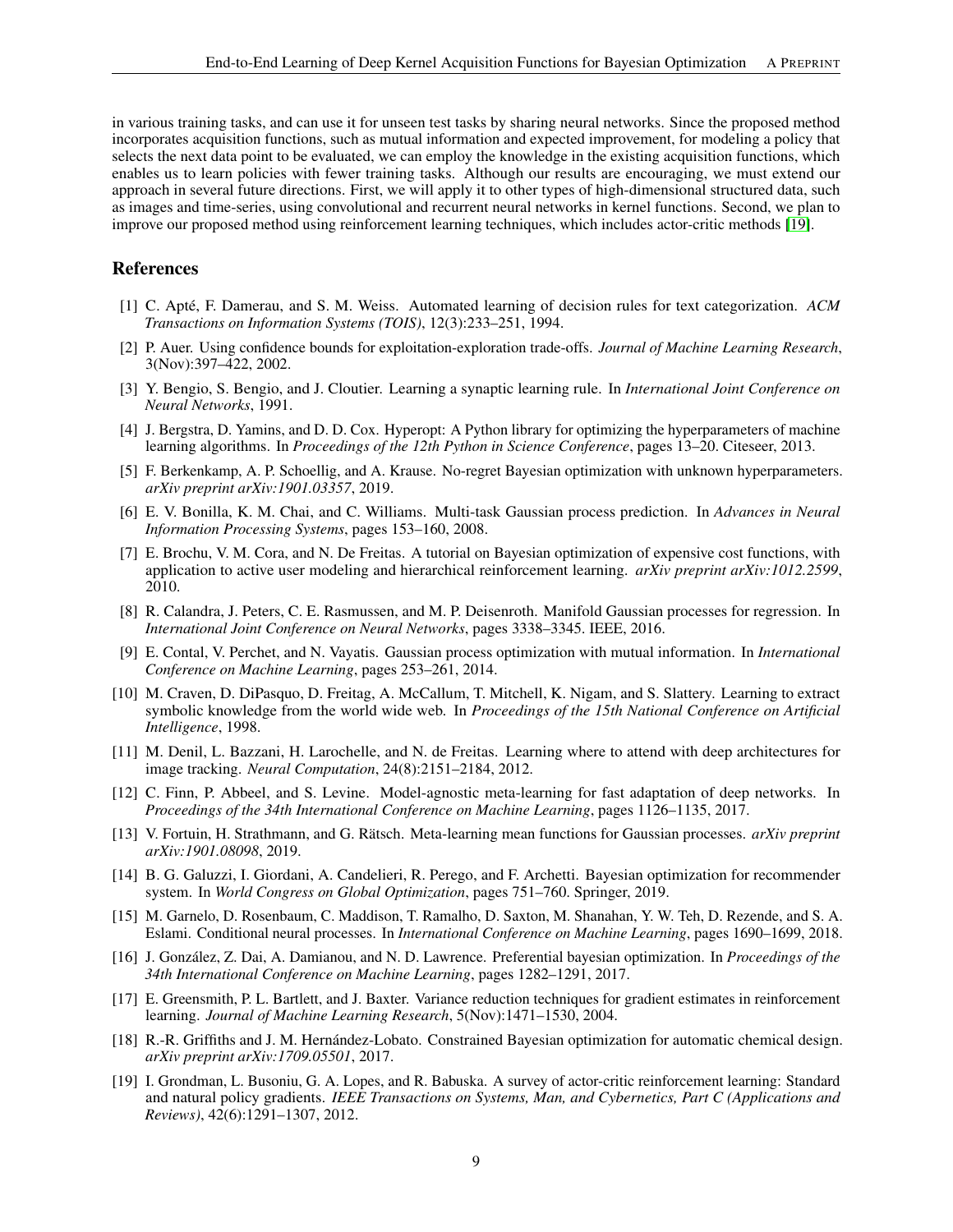- <span id="page-9-10"></span>[20] J. Harrison, A. Sharma, and M. Pavone. Meta-learning priors for efficient online Bayesian regression. *arXiv preprint arXiv:1807.08912*, 2018.
- <span id="page-9-8"></span>[21] W.-b. Huang, D. Zhao, F. Sun, H. Liu, and E. Y. Chang. Scalable Gaussian process regression using deep neural networks. In *IJCAI*, pages 3576–3582, 2015.
- <span id="page-9-9"></span>[22] T. Iwata and T. Otsuka. Efficient transfer bayesian optimization with auxiliary information. *arXiv preprint arXiv:1909.07670*, 2019.
- <span id="page-9-11"></span>[23] T. Iwata and Y. Tanaka. Few-shot learning for spatial regression. *arXiv preprint arXiv:2010.04360*, 2020.
- <span id="page-9-14"></span>[24] D. R. Jones. A taxonomy of global optimization methods based on response surfaces. *Journal of global optimization*, 21(4):345–383, 2001.
- <span id="page-9-22"></span>[25] D. P. Kingma and J. Ba. Adam: A method for stochastic optimization. In *International Conference on Learning Representations*, 2015.
- <span id="page-9-6"></span>[26] A. Klein, S. Falkner, S. Bartels, P. Hennig, and F. Hutter. Fast Bayesian optimization of machine learning hyperparameters on large datasets. In *Artificial Intelligence and Statistics*, pages 528–536, 2017.
- <span id="page-9-5"></span>[27] L. Kotthoff, C. Thornton, H. H. Hoos, F. Hutter, and K. Leyton-Brown. Auto-WEKA 2.0: Automatic model selection and hyperparameter optimization in WEKA. *The Journal of Machine Learning Research*, 18(1):826–830, 2017.
- <span id="page-9-20"></span>[28] D. Li, J. Zhang, Y. Yang, C. Liu, Y.-Z. Song, and T. M. Hospedales. Episodic training for domain generalization. In *Proceedings of the IEEE International Conference on Computer Vision*, pages 1446–1455, 2019.
- <span id="page-9-13"></span>[29] J. Moćkus, V. Tiesis, and A. Źilinskas. The application of Bayesian methods for seeking the extremum. *Towards Global Optimization*, 2, 1978.
- <span id="page-9-23"></span>[30] A. Paszke, S. Gross, S. Chintala, G. Chanan, E. Yang, Z. DeVito, Z. Lin, A. Desmaison, L. Antiga, and A. Lerer. Automatic differentiation in PyTorch. In *NIPS Autodiff Workshop*, 2017.
- <span id="page-9-12"></span>[31] M. Patacchiola, J. Turner, E. J. Crowley, M. O'Boyle, and A. J. Storkey. Bayesian meta-learning for the few-shot setting via deep kernels. *Advances in Neural Information Processing Systems*, 33, 2020.
- <span id="page-9-0"></span>[32] M. Pelikan, D. E. Goldberg, and E. Cantú-Paz. Boa: The Bayesian optimization algorithm. In *Proceedings of the 1st Annual Conference on Genetic and Evolutionary Computation*, pages 525–532. Morgan Kaufmann Publishers Inc., 1999.
- <span id="page-9-3"></span>[33] T. Rainforth, T. A. Le, J.-W. van de Meent, M. A. Osborne, and F. Wood. Bayesian optimization for probabilistic programs. In *Advances in Neural Information Processing Systems*, pages 280–288, 2016.
- <span id="page-9-7"></span>[34] C. E. Rasmussen and C. K. Williams. *Gaussian processes for machine learning*. MIT Press, 2006.
- <span id="page-9-17"></span>[35] S. Ravi and H. Larochelle. Optimization as a model for few-shot learning. In *International Conference on Learning Representations*, 2017.
- <span id="page-9-18"></span>[36] A. Santoro, S. Bartunov, M. Botvinick, D. Wierstra, and T. Lillicrap. Meta-learning with memory-augmented neural networks. In *International Conference on Machine Learning*, pages 1842–1850, 2016.
- <span id="page-9-21"></span>[37] J. Schmidhuber. Evolutionary principles in self-referential learning. on learning now to learn: The meta-metameta...-hook. Master's thesis, Technische Universitat Munchen, Germany, 1987.
- <span id="page-9-2"></span>[38] A. Seko, A. Togo, H. Hayashi, K. Tsuda, L. Chaput, and I. Tanaka. Prediction of low-thermal-conductivity compounds with first-principles anharmonic lattice-dynamics calculations and Bayesian optimization. *Physical Review Letters*, 115(20):205901, 2015.
- <span id="page-9-1"></span>[39] B. Shahriari, K. Swersky, Z. Wang, R. P. Adams, and N. De Freitas. Taking the human out of the loop: A review of Bayesian optimization. *Proceedings of the IEEE*, 104(1):148–175, 2016.
- <span id="page-9-19"></span>[40] J. Snell, K. Swersky, and R. Zemel. Prototypical networks for few-shot learning. In *Advances in Neural Information Processing Systems*, pages 4077–4087, 2017.
- <span id="page-9-4"></span>[41] J. Snoek, H. Larochelle, and R. P. Adams. Practical Bayesian optimization of machine learning algorithms. In *Advances in Neural Information Processing Systems*, pages 2951–2959, 2012.
- <span id="page-9-15"></span>[42] N. Srinivas, A. Krause, S. M. Kakade, and M. Seeger. Gaussian process optimization in the bandit setting: No regret and experimental design. In *Proceedings of the International Conference on Machine Learning*, 2010.
- <span id="page-9-16"></span>[43] R. S. Sutton, D. McAllester, S. Singh, and Y. Mansour. Policy gradient methods for reinforcement learning with function approximation. *Advances in Neural Information Processing Systems*, 12:1057–1063, 1999.